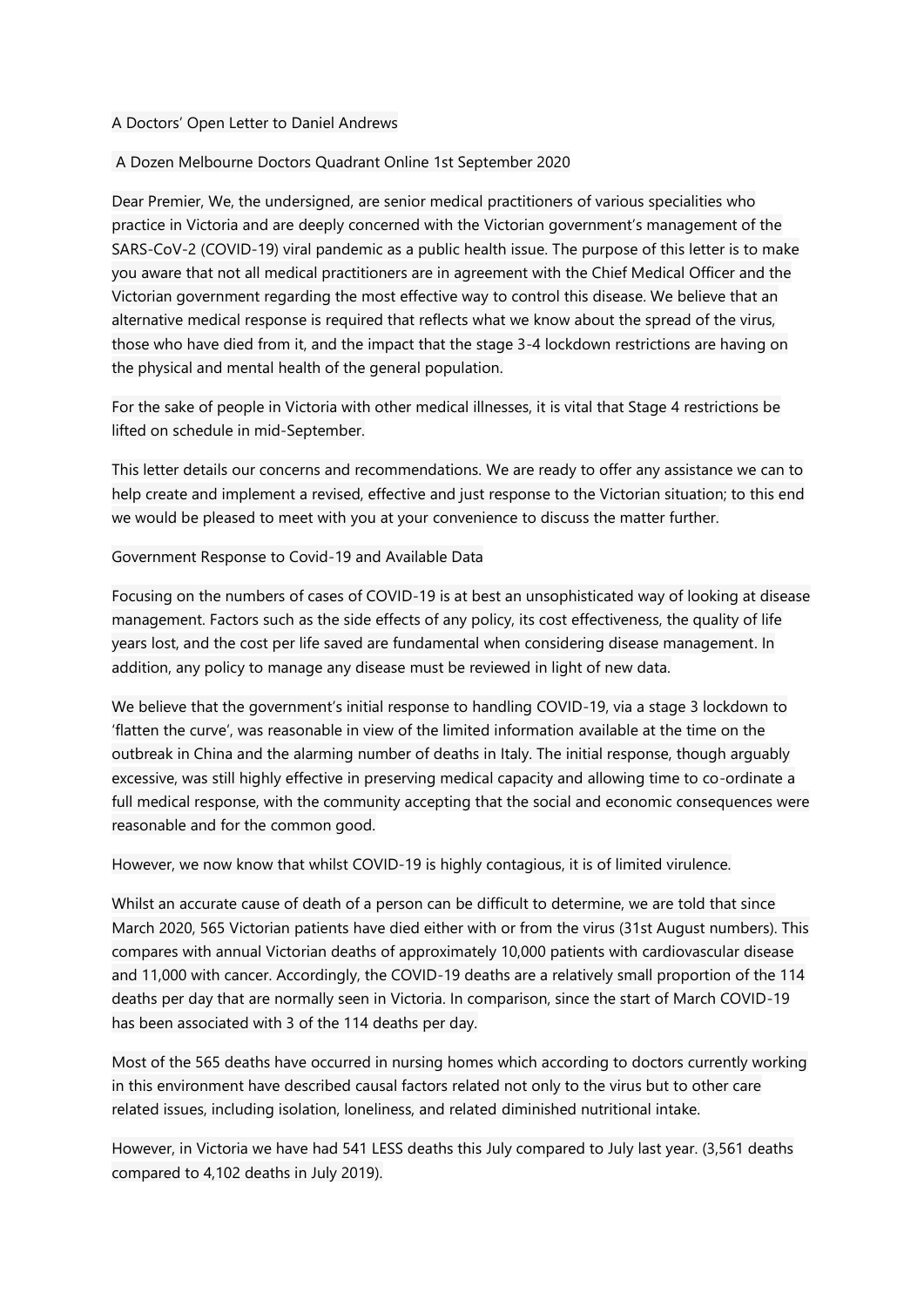In Australia last year, 2019, in the month of July alone we had 71,000 new laboratory confirmed cases, and a total of 313,000 laboratory confirmed cases of influenza for the year. This is only a fraction of the actual total cases of influenza, as many cases go untested.

In August 2017 we had 99,000 new laboratory confirmed cases of Influenza and a total of over 250,000 cases for the year.

During 2017 and 2019 Influenza resulted in 25-30,000 hospital admissions and up to 2500 ICU admissions across Australia. Three per cent of hospital admissions were pregnant women and up to 18 per cent were under the age of 16.

The deaths from Influenza each and every year is between 3500 and 4000, according to the Australian Influenza Specialist Interest Group website and the Australian Bureau of Statistics. This is despite recent excellent rates of vaccination in the vulnerable population and millions of vaccinations utilised each year. (2020,18 million, 2019 13.2 million, 2018 11 million, 2016 8.3 million)

The vast majority of deaths associated with COVID-19 have occurred in frail people over 80 years, many of whom also had significant co-morbidities. In Victoria more than 73 per cent of known COVID-19 deaths resided in nursing homes. (381 out of 524 and 30 out of 52 in NSW, as of August 30).

For people who are physically well and under 60 years of age, the mortality risk is extremely low. Contrary to what you have said, Mr Andrews, the virus DOES discriminate. See graphs below.

Since June 2020, the death rate has risen sharply in aged care facilities where the risk of transmission of COVID-19 has been unacceptably high. However, the government, and the doctors advising it, have not reviewed their policy in order to focus on this vulnerable segment of the population. Instead, stage 3-4 lockdowns for the whole community have continued for no apparent scientific reason.

# Medical and Social Consequences

As medical practitioners, it is our collective experience that patients are presenting later to us with their medical complaints. Specialist referrals from GPs, and indeed GP workload, have fallen dramatically due to patients' reluctance to leave home in fear of acquiring the virus. As a direct consequence of this delay, many will have poorer prognoses. This has especially been the case with consultants who treat cancer. A study in the UK estimated an extra 4000 deaths from not screening the four main cancers alone and not from lack of treatment.

In addition, it is our professional opinion that the stage 4 lockdown policy has caused unprecedented negative economic and social outcomes in people, which in themselves are having negative health outcomes. In particular, it has caused or exacerbated depression, anxiety and other mental health issues, as well as contributed to domestic violence, through an extreme and unjustified disruption to family, social and work life. Job losses, home schooling, the isolation of the elderly and single people and the restriction on the number of people who may attend funerals, are but a few examples of how the government's current response is harming the health of the general population.

In short, the medical, psychological and social costs of the lockdown are disproportionately enormous compared to the limited good being done by current policies, and are relevant factors to be taken into account by any responsible government.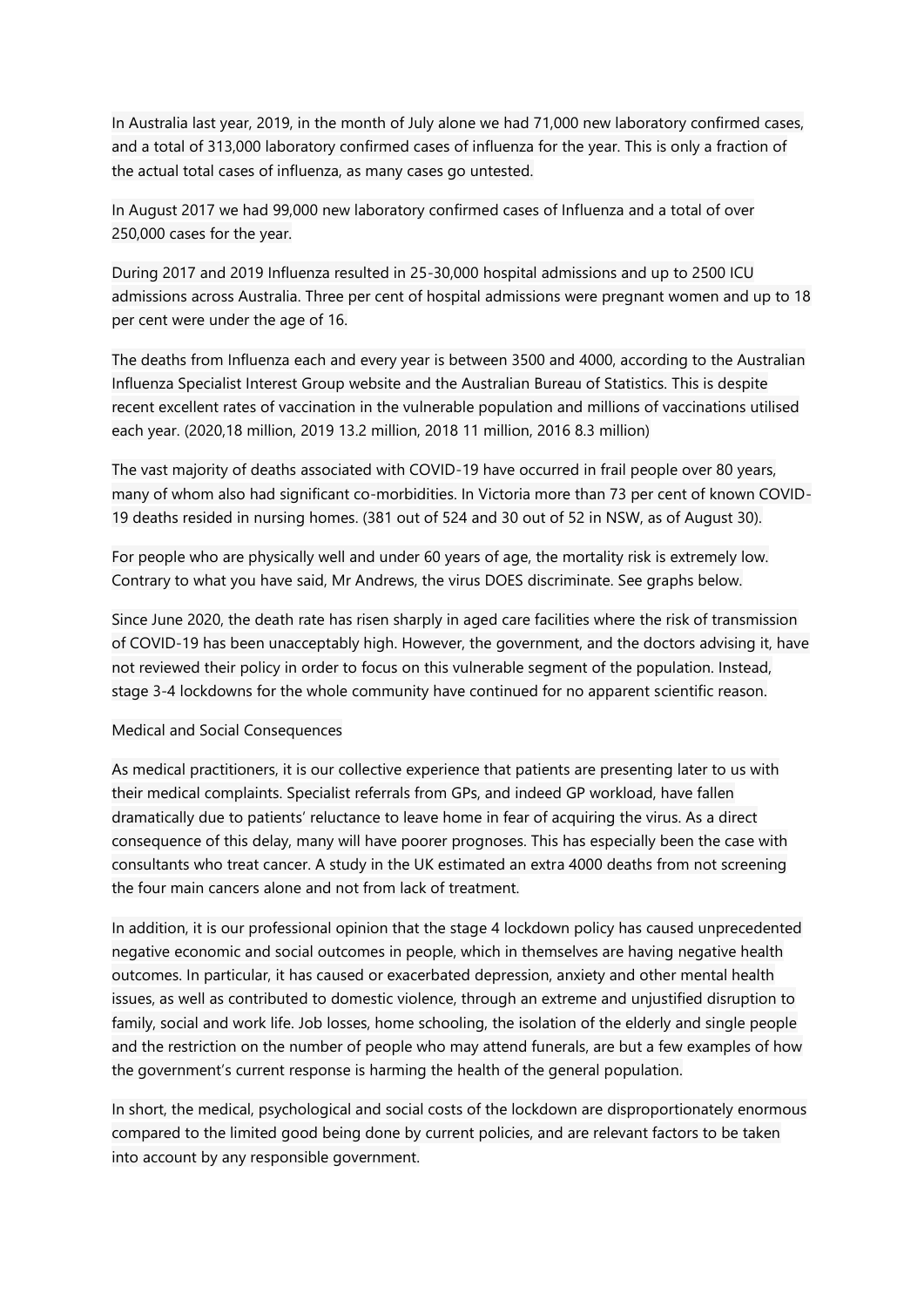# Proposed Amendments to the Public Health and Wellbeing Act 2008 (Vic)

We further note with much concern, that the proposed amendment to the Public Health and Wellbeing Act that would effectively allow the government to continue its current policy to manage COVID-19 even if there were to be zero cases over a period of time. This is unfathomable and certainly contrary to the objects of the Act, which require accountability, proportionality and collaboration to be fulfilled.

Specifically, the legislation explicitly mandates that the government's decisions on public health initiatives must be transparent, systematic and appropriate, with members of the public given access to reliable information in appropriate forms to facilitate a good understanding of the issue. In addition, the legislation acknowledges that decisions will be enhanced through collaboration between all levels of government and industry, business, communities and individuals.

# Recommendations

For all these reasons, ordinary sensible people if properly informed, should inevitably conclude that the current government policy is ill focused, heavy-handed, and unjustifiable as a proportionate response to the risks posed by COVID-19 to the public's health.

As the virus is not going away soon, and an effective vaccine may not be available for a considerable period of time, if at all, we respectfully call upon the government to do the following:

1/ The State of Emergency not be continued past September 13 with an agreement made for parliament to be allowed to openly discuss and debate appropriate medical plans to manage the current COVID-19 crisis. A panel of non-politically aligned medical and health-related experts be selected by a bi-partisan parliamentary group to provide the transparent and active role of informing and advising government decisions and responses to the epidemic.

2/ Ensure adequate measures, testing, and protection of the vulnerable, especially those in aged residential care environments and their families and carers.

3/ Clearly communicate to the public the medical evidence-base, objectives and timelines of any proposed future management plans, with open disclosure of the processes and negative consequences, to inform those discussions and decisions.

4/ A broader focus be given to the health and well-being of Victorians, by utilising all relevant available data and by calculating the costs and harms, including the social, economic, family, emotional, psychological and spiritual impacts on the community, of any decisions and plans to manage the COVID-19 crisis, thereby explaining and justifying the merits of these plans as a reasonable and proportionate response.

5/ To review regularly the outcomes of any management decisions and demonstrate a willingness to modify plans as new data and insights become available.

Thank you for your time in reading this letter. We look forward to your early response.

Yours faithfully,

Mr Geoff Wells, Urologist, Box Hill Hospital, Private Practice.